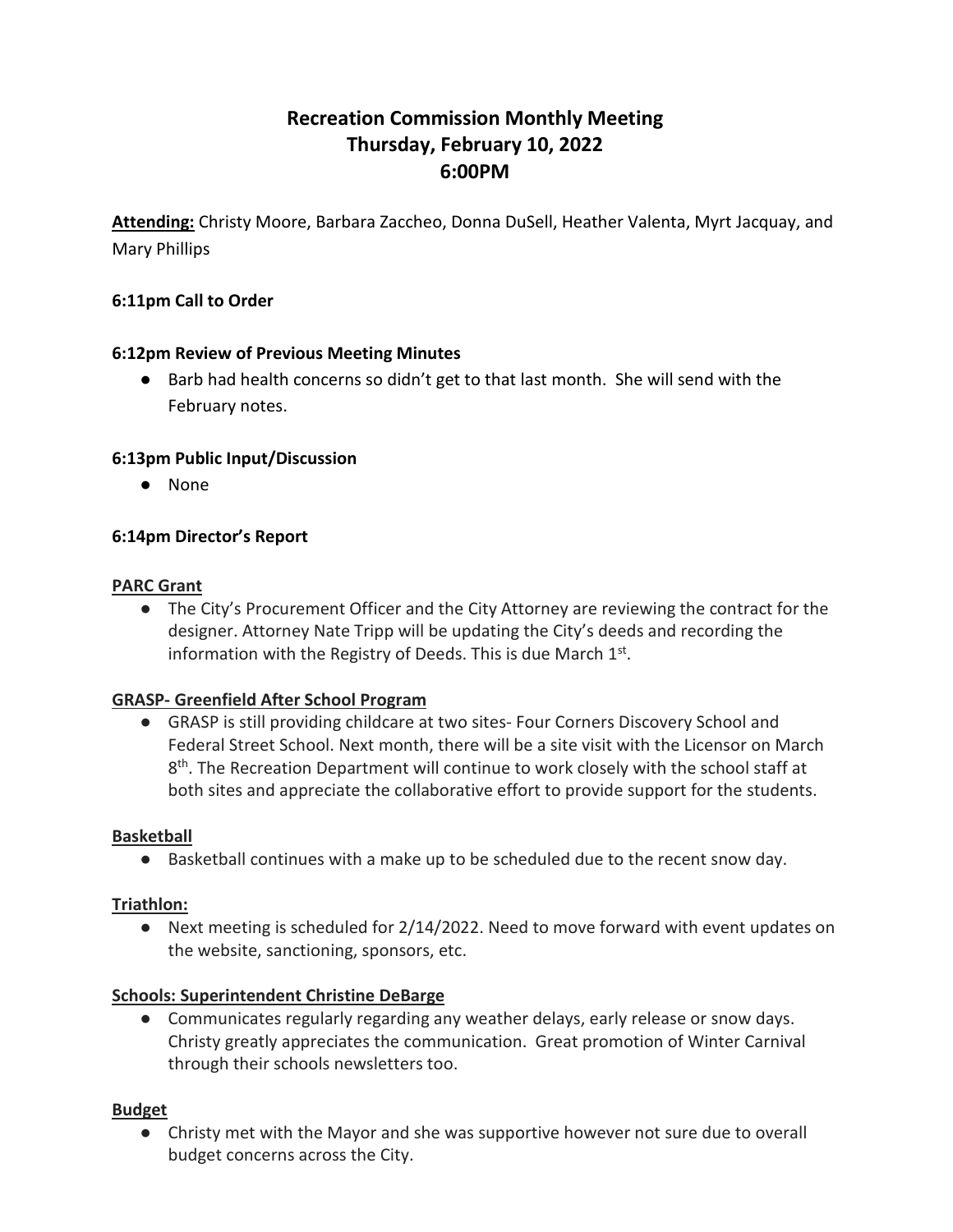## **6:22pm Old Business**

#### **Winter Carnival 2022**

- A huge success thank you to everyone who helped this past weekend.
- Donna had lots of fun at the Houdini movie- great turnout. Had a drink at burning barrels and ice bar downtown. Bitter cold weekend. Beacon Field was treacherous and had no falls thankfully. It was fun to participate in the chili cook off. Big crowds and lots of fun at canine keg pull. GBA member went into Plum- it was crowded and people were happy to explore the store. Main Street Bar and Grille was enthusiastic about his window display.
- Christy updated that rain and sleet before Winter Carnival made the ice rink difficult to use for ice hockey. Obviously, DPW was challenged to keep roads clear and didn't have time last weekend to maintain it. DPW has done a super job to maintain all other times this winter.
- Myrt- Kids loved the slide on the Town Common. He didn't mind being sure that cars didn't park in spaces for the parade.
- Mary- There were variable sizes of the Crock Pots so it was tough to taste all the chilis. Jason's speaker and microphone failed in the cold; however, GCTV helped out. A super smooth event on Sunday at Beacon Field.
- Heather- Great job to Christy announcing events. Photos on Facebook made the Race look like lots of fun. There was a line a few times for the port a potty- maybe rent one more for next time. Keg pull was very popular. A light was needed for the port-a-potty Friday night too.
- Christy- Most cookies ever this year in the bake off. It was funny that someone ate her thank you cookie. We had the most successful Parade of Lights even with the rain and poor weather. The Amazing Race by Loren was a huge success! Ice bar, slide, gold 100 on the Town Common, and Jonathan's video all turned out amazing- those were Christy's goals and she accomplished them. Christy needs a volunteer next time at Beacon Field on Sunday morning.

#### **Open Discussion**

● Trails Update- Barb needs to follow up in regards to the trail concern.

## **6:41pm New Business**

## **Summer 2022**

**Events:**

- $\bullet$  May 7<sup>th</sup>: Soapbox Derby Donna updated on the deadline date and min # racers and volunteers. She also let the Commission know about Build Days behind Stephanie and Jim's office and in the office behind Donna's former office.
- $\bullet$  May 22<sup>nd</sup>: Mutts and Mayhem Heather is working on a list of sponsors to send to. Christy needs to review the letter.
- $\bullet$  July 1<sup>st</sup> Fireworks with July 5<sup>th</sup> Rain Date Christy asked for new sponsor, vendor, and fundraising ideas. Commissioners are willing to collect in the street- roughly \$300-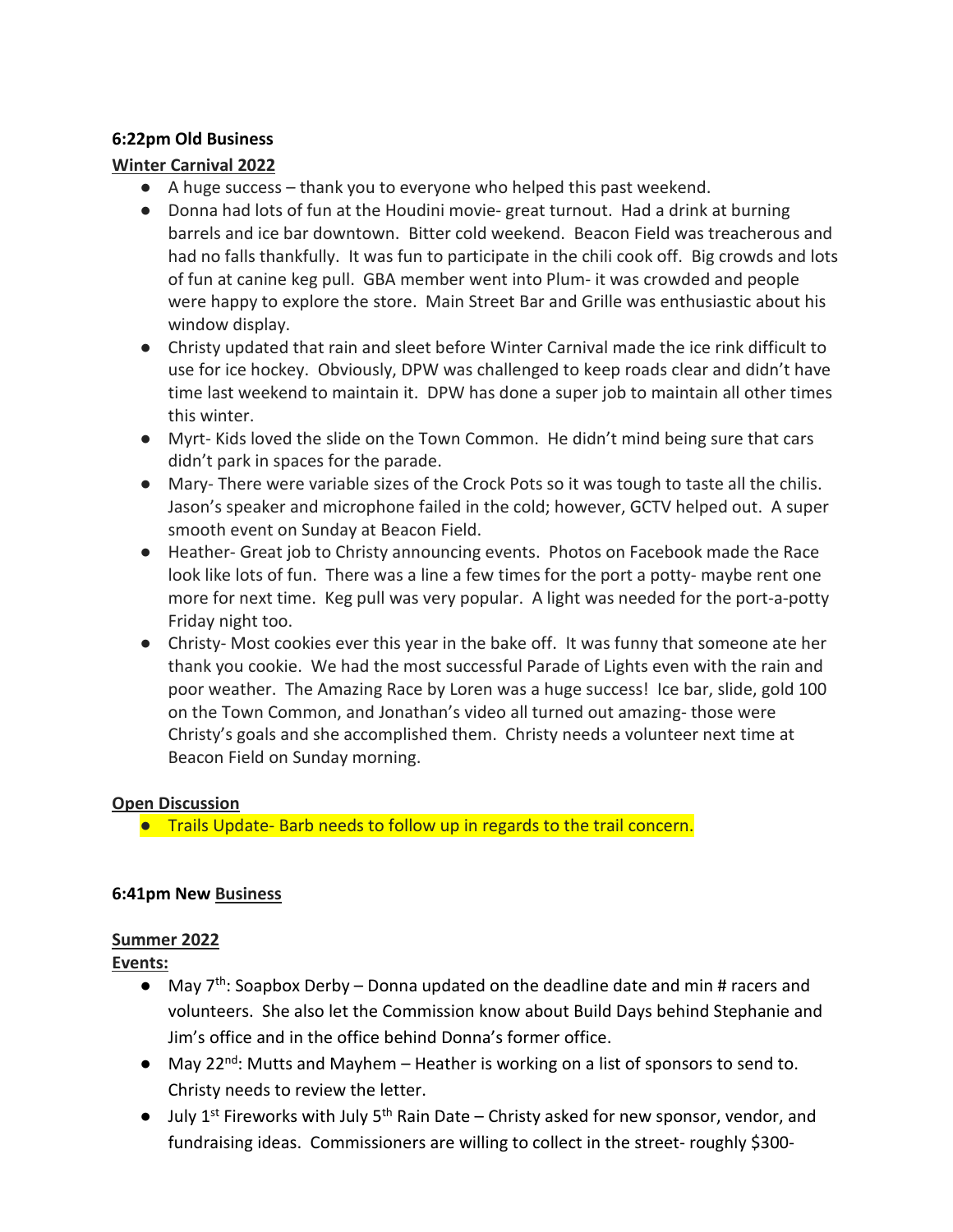600/year. Donna will work on the "Miss Firecracker" movie fundraiser in late June. Will Danica have time to organize a golf tournament? Mary could set up a Pushkin/Hawks and Reed wine tasting and vendor fair.

● August  $7<sup>th</sup>$ : Triathlon – Christy provided updates during the Director's Report above. Chris Either is around to help this year and Christy is happy to have him involved again.

## **Confirming dates for:**

- Movies in the Park Fridays @ Beacon Field. Kelly is starting to check on the availability of titles. Working on a sani can.
- Rec the Night Loren is confirming dates and planning programs.
- Energy Park Concerts working with Art Space for their strings program and will connect again with the COOP and Military Band.
- Camp Reunion Kelly is reaching out to former staff and campers to make this happen this year.
- Bike Safety Day thoughts on what to possibly combine with? Kiwanis is interested. Had low turnout last year.
- Criterion they are interested in returning. Last time was in July not sure what date yet.

## **Summer Camp**

● Will offer 8 weeks of camp for the summer. Many requests for early and late care so the Department plans on offering again. Will have three separate spaces as this worked well. Capacity will be 30 Sizzlers, 30 Discovery, 10 LIT. Hope to have a rain site at GMS again.

## **Swimming Area**

● Upcoming meeting to be scheduled to discuss water testing for the swim area with DPW and Health Dept. It seems certification of the lab is needed – more details to come after the meeting. It is a requirement to have weekly testing as you know. Christy will email Barb the name of the lab that Myrt found in Hatfield.

## **Open Discussion**

## **Future Agenda Items**

- Mural at GCC Downtown- Christy be sure it's preserved when the building is sold
- CPA potential project suggestions
- Abercrombie Field and parking arrangements for baseball practices and games given new ownership of former Greenfield Center School and renovation/development
- North Severance Park: The Youth Football League has requested to use the park for practice. They would also like to place a shed on site for equipment. Sometime this spring, Jeff Bengston and I will meet on site to determine the best location for a temporary storage unit. Need to confirm location and size of unit.
- Abercrombie Field Reminder need to think about the parking arrangement before the spring.